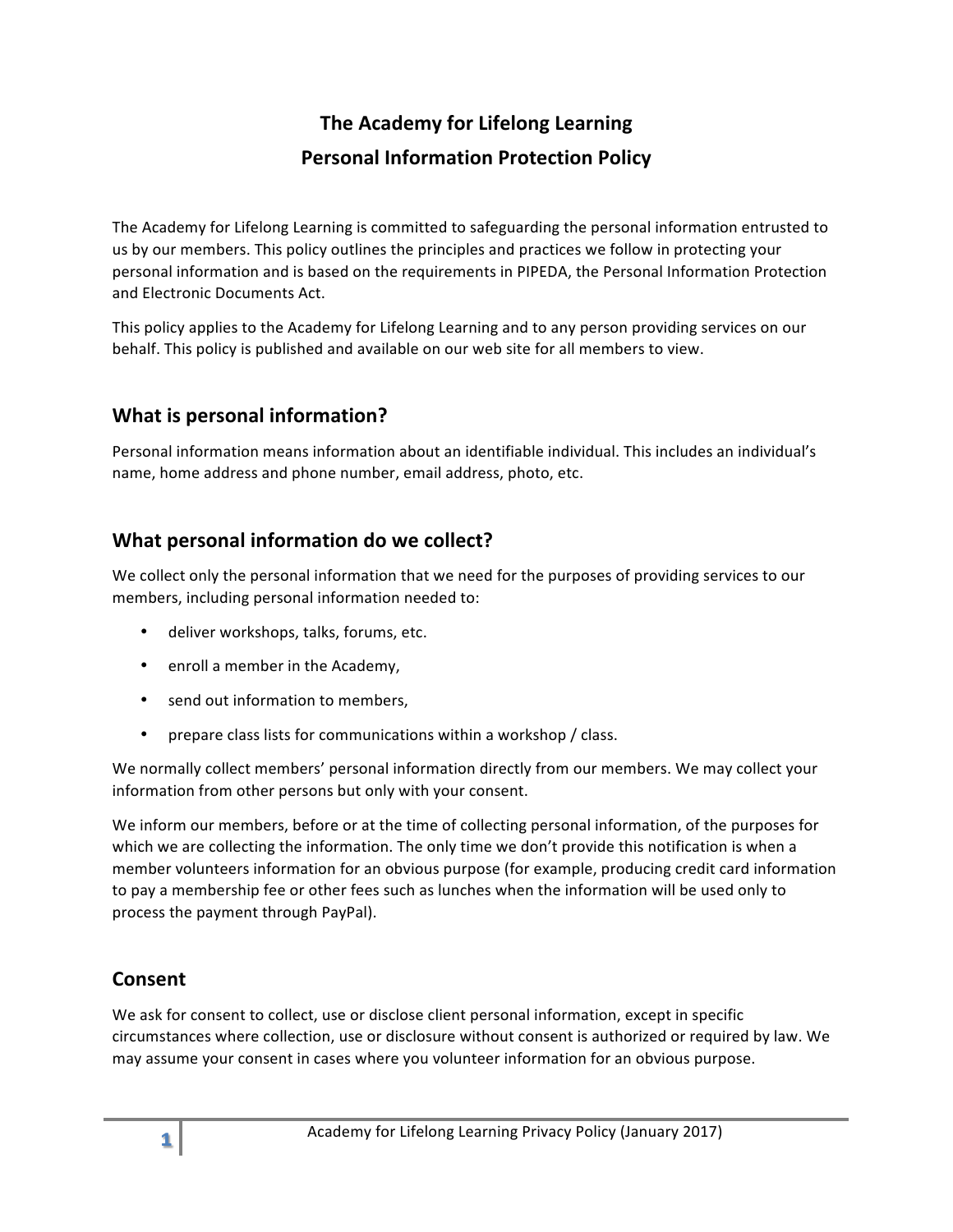We assume your consent to continue to use and, where applicable, disclose personal information that we have already collected, for the purpose for which the information was collected. Such as class lists and to send you informational emails and the like.

We ask for your express consent for some purposes and may not be able to provide certain services if you are unwilling to provide consent to the collection, use or disclosure of certain personal information. Where express consent is needed, we will normally ask members to provide their consent at the time of registration or via email.

A member may withdraw consent to the use and disclosure of personal information at any time, unless the personal information is necessary for us to fulfil our legal obligations. We will respect your decision, but we may not be able to provide you with certain products and services if we do not have your consent to the use of the necessary personal information.

We may collect, use or disclose client personal information without consent only as authorized by law. For example, we may not request consent when the collection, use or disclosure is to determine suitability for an honour or award, or in an emergency that threatens life, health or safety.

### How do we use and disclose personal information?

We use and disclose client personal information only for the purpose for which the information was collected, except as authorized by law. For example, we may use member contact information to deliver workshops and provide informational emails.

The following members' personal information -- phone numbers, home addresses and photos -- will not be published on any public media such as the Academy website without the member's express permission. This personal information will only be distributed in non-digital format to other Academy members after receiving express consent.

We will inform our members of any new purpose for which we will collect, use, or disclose personal information, or we will obtain your consent, before or at the time the information is collected.

### How do we safeguard personal information?

We make every reasonable effort to ensure that personal information is accurate and complete. We rely on individuals to notify us if there is a change to their personal information that may affect their relationship with our organization. If you are aware of an error in our information about you, please let us know and we will correct it on request wherever possible. In some cases we may ask for a written request for correction.

We protect personal information in a manner appropriate for the sensitivity of the information. We make every reasonable effort to prevent any loss, misuse, disclosure or modification of personal information, as well as any unauthorized access to personal information.

We use appropriate security measures when destroying personal information, including shredding paper records and permanently deleting electronic records.